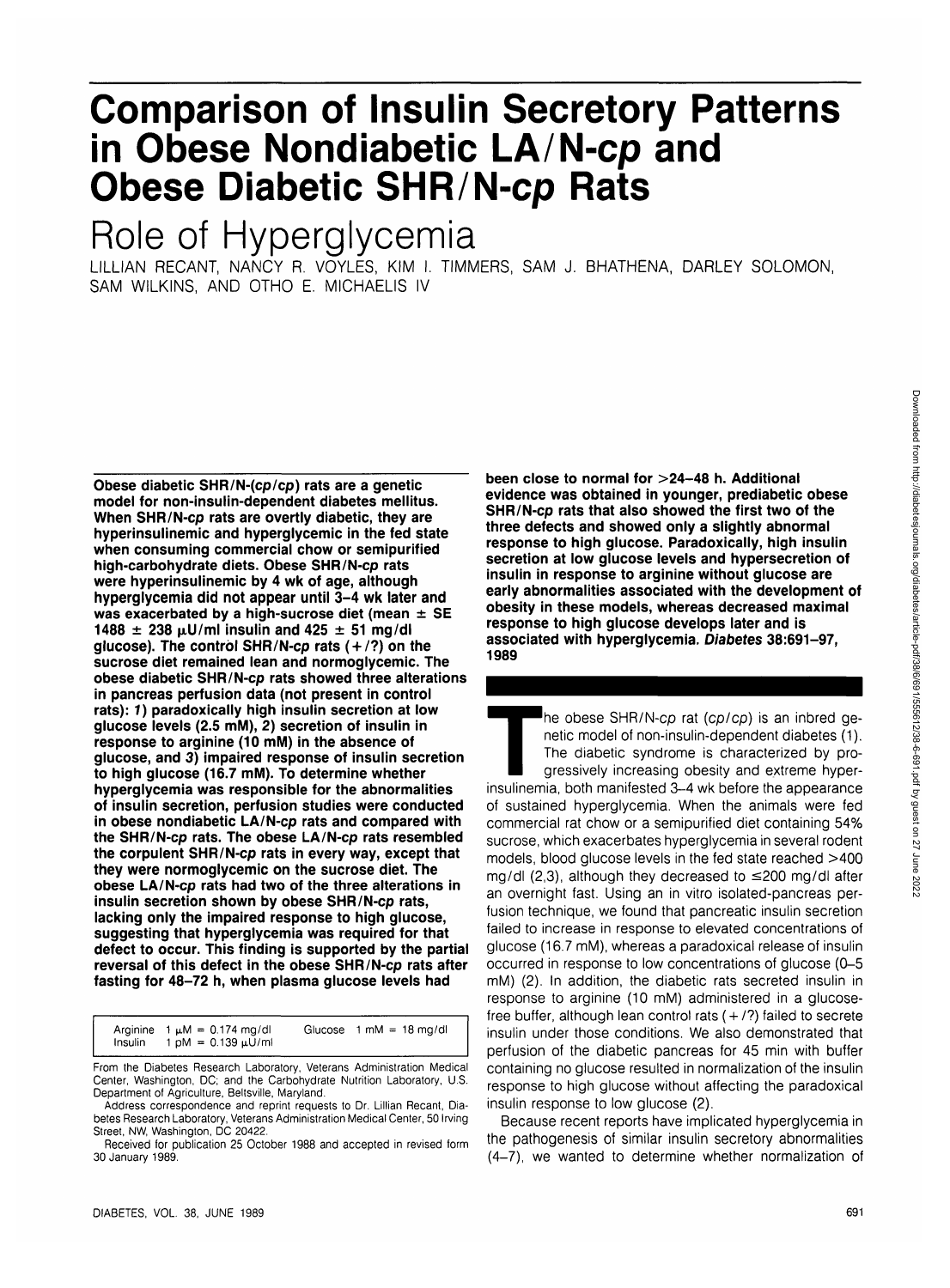plasma glucose in obese diabetic SHR/N-cp rats would reverse these alterations in insulin response to glucose and arginine. To achieve this, rats were fasted for 48-72 h, and insulin responses were measured subsequently in pancreas perfusions.

The availability of the obese LA/N-cp rat (8,9), a genetically inbred strain of an obese hyperinsulinemic but nondiabetic model with the same co allele as the SHR/N-co rat. provided an additional basis for evaluation of the effect of hyperglycemia on pancreatic islet function. This nonhyperglycemic animal could be compared with the diabetic rat. The obese LA/N-cp animals (cp/cp), when fed the same high-sucrose diet as our obese SHR/N-cp rats, did not become diabetic.

Finally, younger obese SHR/N-cp rats were studied before the development of hyperglycemia but after the appearance of hyperinsulinemia and obesity. These rats were labeled prediabetic.

## **MATERIALS AND METHODS**

Corpulent diabetic SHR/N-cp and corpulent LA/N-cp nondiabetic rats and their lean littermates  $(+/?)$  were obtained from C. Hansen (National Institutes of Health, Bethesda, MD). The development of obesity in SHR/N (spontaneously hypertensive rat, NIH inbred strain) and LA/N rats (Albany crossed with a hooded rat, NIH inbred strain), requires homozygosity of the cp allele. The SHR/N-cp strain was obtained by crossing an SHR/N rat with an obese Koletsky rat, followed by extensive backcrossing to SHR/N to achieve congenicity (9,10). The LA/N-cp strain was obtained similarly. Genetic studies indicate that the Koletsky f (designated cp by Hansen) and fa are allelic, although these two independent mutations may not be identical (11).

At the age of 4-5 wk, all animals were placed on diets containing 54% carbohydrate as sucrose and 10% casein, 10% lactalbumin, 5.99% cellulose, 4% lard, 4% corn oil, 4% beef tallow, 4% coconut oil, 3.1% AIN salt mix (American Institute of Nutrition, Rockville, MD), and 1% vitamin mix (8). Animals were studied after 8 days to 10 wk on the diet.

Body weights and fed and fasted plasma glucose and insulin levels in the rats were recorded weekly and at the time the rats were killed. In certain experiments, obese and lean control SHR/N-cp and LA/N-cp rats were fasted for 48-72 h. Water was unrestricted. Fed and fasted animals were then subjected to pancreas perfusions as previously described (2,4). Open nonrecirculating perfusions of the pancreas were used with Krebs bicarbonate buffer (pH 7.4) containing 3% dextran T 40 (Pharmacia, Uppsala, Sweden), 1% bovine albumin (Sigma, St. Louis, MO), and various concentrations of glucose or arginine. Buffers were continuously oxygenated with 95%  $O<sub>2</sub>/5$ %  $CO<sub>2</sub>$ . Flow rates were 5-6 ml/min, remaining essentially constant over the course of the perfusions and declining minimally by 100 min. Each perfusion included an initial 10- to 15-min period of low glucose levels.

Portal vein effluent was collected in 1-min fractions into chilled tubes containing 10.5 mg Na EDTA and 1000 KIU Trasylol (FBA, New York). All tubes were rapidly centrifuged to remove any erythrocytes that might be present, and the supernatants were frozen for radioimmunoassays of insulin and glucagon. Insulin was measured with a double-antibody

procedure (12). Rat insulin standards were obtained from Lilly (Indianapolis, IN). Glucagon was measured with the G15 antibody (J. Jaspan, Univ. of Chicago, Chicago, IL) by the method of Unger et al. (13). Plasma levels of glucose were measured by a glucose oxidase procedure (Sigma).

Statistical significance was assessed with Student's twotailed  $t$  test.

## **RESULTS**

For a comparison of body weights and plasma glucose and insulin levels in the obese and lean LA/N-cp and SHR/Ncp rats, see Table 1. All obese rats were significantly heavier than control rats. In the fed state, obese rats showed significantly increased levels of plasma insulin when compared with lean control rats. Obese diabetic SHR/N-cp rats had significantly higher levels of plasma insulin and glucose than the obese LA/N-cp and lean control rats.

After a 72-h fast, plasma glucose levels in the obese SHR/N-cp rats had decreased by 48%, and insulin levels had decreased by 85%. Although plasma glucose levels were close to 200 mg/dl after the 72-h fast, at no time were the levels as low as those in the obese LA/N-cp or the lean control rats. Furthermore, insulin levels after fasting remained higher in all obese rats compared with their respective control rats.

### PANCREAS PERFUSIONS IN FED RATS: RESPONSE TO GLUCOSE

**LA/N-cp rats.** For the mean insulin secretory responses of seven obese and seven lean rats as measured in isolated perfusions in which the pancreas was exposed first to 2.5 mM glucose, then to 16.7 mM glucose, and subsequently to glucose-free buffer, see Fig. 1. The patterns of secretion

## TABLE 1

Body weight, plasma glucose, and insulin values in control and obese rats

|                      | SHR/N-cp                                                             | LA/N-cp      |                            |    |  |
|----------------------|----------------------------------------------------------------------|--------------|----------------------------|----|--|
|                      | Means $\pm$ SE                                                       | $\mathsf{n}$ | Means $\pm$ SE             | n  |  |
| Body weight (g)      |                                                                      |              |                            |    |  |
| Control              |                                                                      | 11           |                            | 11 |  |
| Obese                | $387 \pm 8$<br>483 ± 13                                              | 11           | $274 \pm 12$ ]<br>464 ± 17 | 17 |  |
| Fed plasma           |                                                                      |              |                            |    |  |
| Glucose (mg/dl)      |                                                                      |              |                            |    |  |
| Control              |                                                                      | 8.           | $163 \pm 9$                | 11 |  |
| Obese                | $\left[\begin{array}{c} 174 \pm 11 \\ 425 \pm 51 \end{array}\right]$ | 9            | $159 \pm 9$                | 17 |  |
| Insulin (µU/ml)      |                                                                      |              |                            |    |  |
| Control              | $258 \pm 71$                                                         |              | -198 ± 21 ¬                |    |  |
| Obese                | $-1488 \pm 238$                                                      |              | $-856 \pm 102$             |    |  |
| Fasted 48-72 h       |                                                                      |              |                            |    |  |
| Glucose (mg/dl)      |                                                                      |              |                            |    |  |
| Control              | $146 \pm 12$                                                         | 4            | $89 \pm 17$                | 3  |  |
| Obese*               | $235 \pm 19$                                                         | 6            | $134 \pm 3$                | 3  |  |
| Insulin $(\mu U/m!)$ |                                                                      |              |                            |    |  |
| Control              | $100 \pm 49$                                                         |              | $37 \pm 9$                 |    |  |
| Obese                | $192 \pm 26$                                                         |              | 193 ± 18                   |    |  |

Values are means  $\pm$  SE for n rats. Sample sizes for insulin are same as for glucose. Bracketed comparisons are significantly different at  $P < .05$ .

\*Of 6 obese rats, 4 were fasted for 48 h, and 2 were fasted for 72 h. Control rats for obese diabetic rats were fasted for 48 h.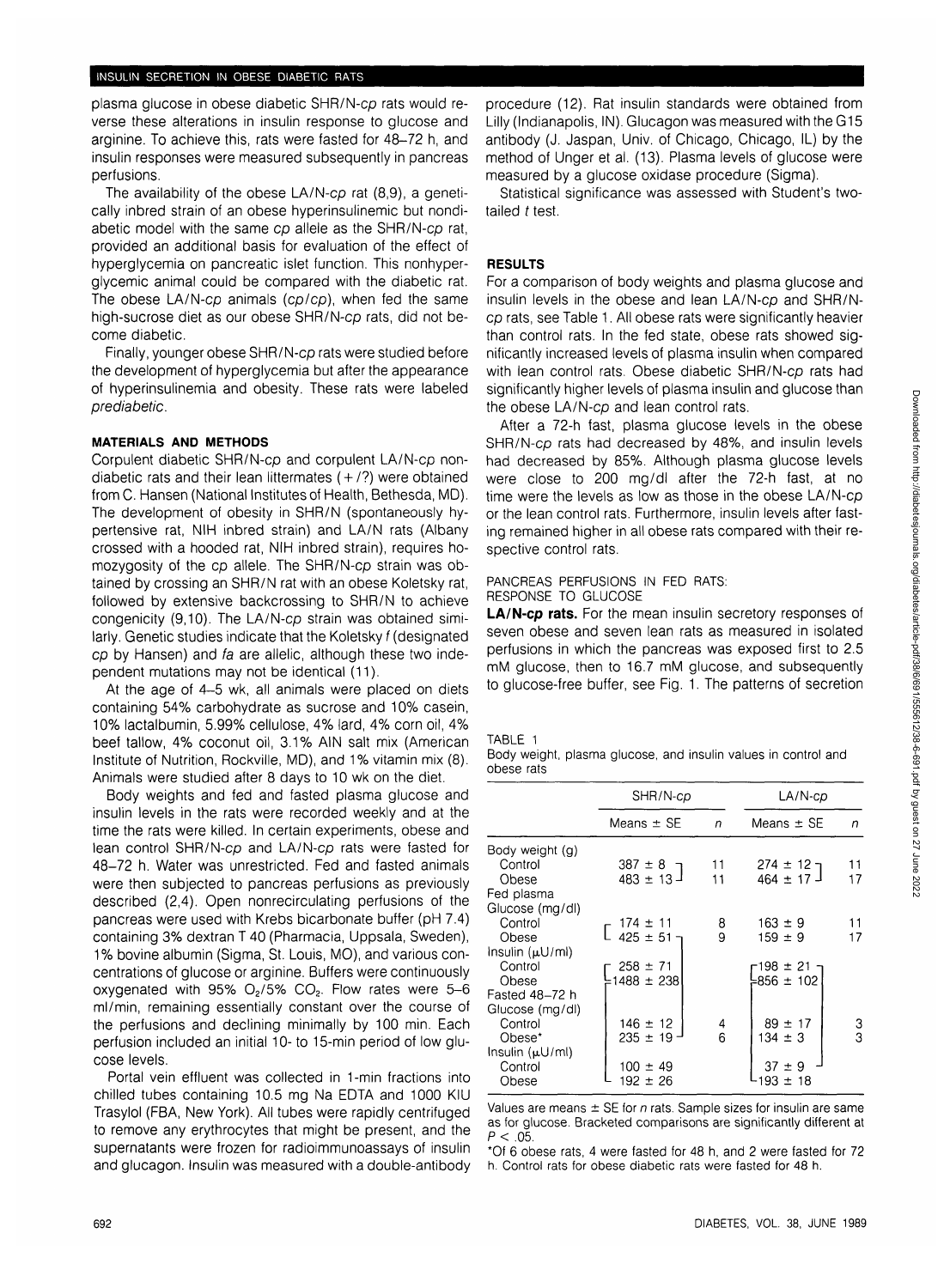**L. RECANT AND ASSOCIATES**



**FIG. 1. Isolated-pancreas perfusions in 7 fed lean ( + /?) control (A) and 7 obese (cp/cp) nondiabetic LA/N-cp (S) rats. Results are means ± SE for immunoreactive insulin (IRI) secretion in response to sequence of 3 glucose concentrations in perfusate (2.8,16.7, and 0 mM glucose). At 2.8 mM glucose, obese rats secreted significantly more IRI than lean rats (P < .001).**

differed between the lean and obese rats. The obese rats showed a paradoxical response to low concentrations of glucose, with secretion of 33.9 mU of insulin in 10 min at 2.5 mM glucose, whereas controls secreted 2.8 mU of insulin. The response of the obese rats to high concentrations of glucose was biphasic and similar in pattern and quantitative secretion (34.9 mU in 15 min) to that in the lean controls



**FIG. 2. Isolated-pancreas perfusions in 9 fed lean ( + /?) control (A) and 9 obese (cp/cp) diabetic SHR/N-cp (S) rats. Results are means ± SE for immunoreactive insulin (IRI) secretion in response to sequence of 3 glucose concentrations in perfusate (2.8,16.7, and 0 mM glucose). Rats received sucrose diet for periods of 4-9.5 wk. Lean responses differ significantly from responses of obese diabetic SHR/N-cp rats. P < .001 at 0 and 2.8 mM glucose; P < .05 at 16.7 mM glucose.**

(37.5 mU insulin). Mean insulin secretion rates in microunits per minute are shown in Table 2.

**SHR/N-cp rats.** For the results of pancreas perfusions with high and low concentrations of glucose in nine diabetic rats and 9 lean control rats, see Fig. 2. These obese diabetic

TABLE 2

Effect of fasting on insulin secretion from perfused pancreases of nondiabetic obese LA/N-cp and control rats

|             | Glucose concentration (mM)         |                                               |                |  |  |
|-------------|------------------------------------|-----------------------------------------------|----------------|--|--|
|             | 2.5                                | 16.7                                          | 0              |  |  |
| Fed         |                                    |                                               |                |  |  |
| Control     | $280 \pm 68^*$<br>$\dot{\le}$ .001 | $3753 \pm 397$ *                              | $1136 \pm 461$ |  |  |
| Obese       | $3393 \pm 362$<br>P < .01          | $3499 \pm 385$<br>P < 0.01                    | $1571 \pm 336$ |  |  |
| Fasted 48 h | P < .01                            | P < 0.001                                     | $P \leq .01$   |  |  |
| Control     | $37 \pm 8$ †<br>P <<br>.05         | $360 \pm 117$ + $\frac{1}{2}$<br>$P \leq .01$ | $150 \pm 55$   |  |  |
| Obese       | $1240 \pm 310$ J                   | $1258 \pm 227$                                | $246 \pm 48$   |  |  |

Values are means  $\pm$  SE for fed ( $n = 7$ ) and 48-h fasted ( $n = 3$ ) rats. Mean rates of secretion ( $\mu$ U/min) for each of 3 glucose periods during pancreas perfusion are shown.

 $*P < 001$  for values on same row.

 $\uparrow$  P < .05 for values on same row.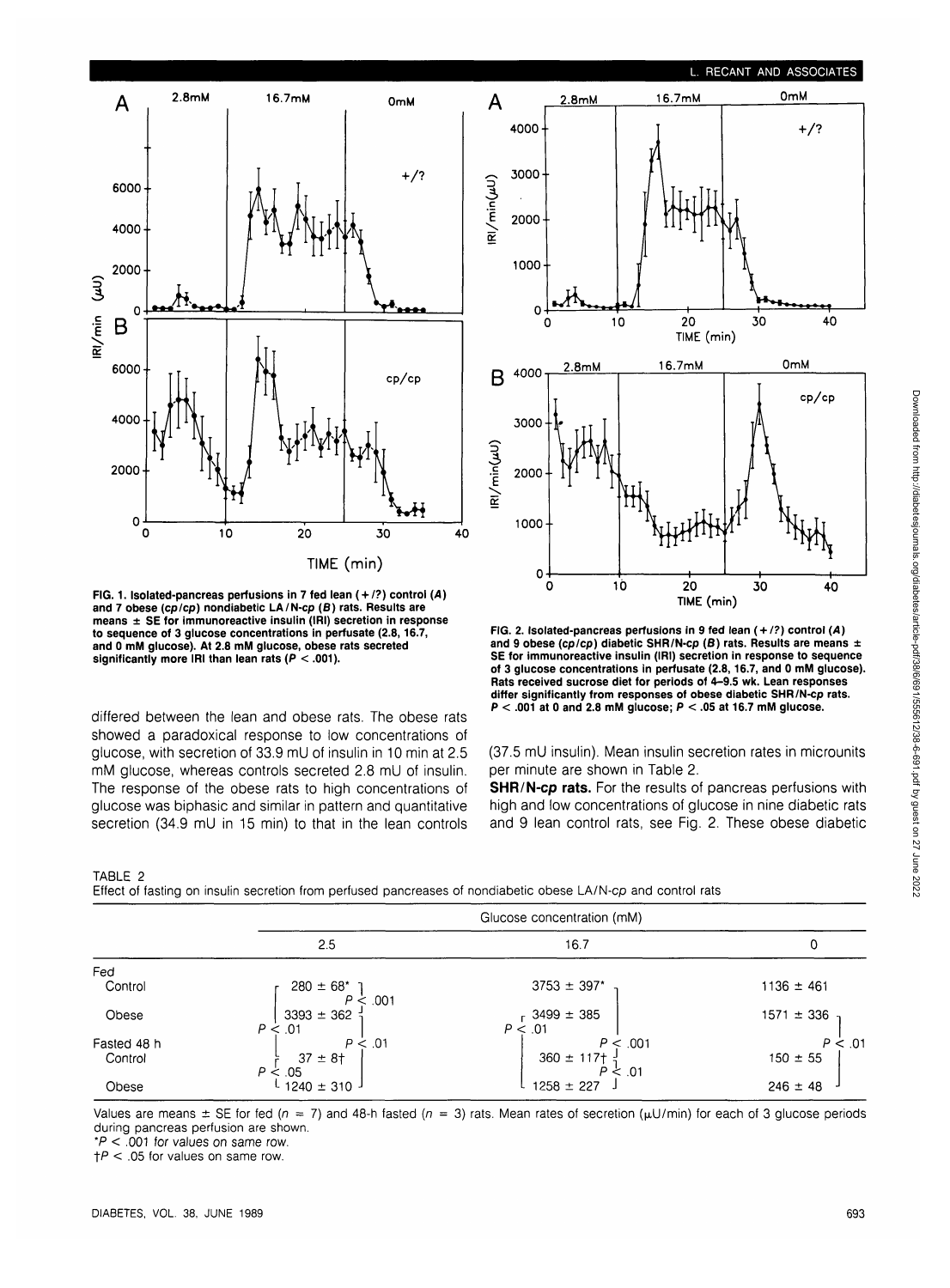

**FIG. 3. Pancreas perfusions in obese (cp/cp) nondiabetic LA/N-cp rats** fasted for 48 h.  $n = 3$  for lean  $(+/2)$  rats  $(A)$ ;  $n = 3$  for obese (cp/cp) **rats (B). Obese rats secreted significantly more immunoreactive insulin (IRI) than lean control rats at 2.8 and 16.7 mM glucose (P < .05).**

rats had been on sucrose diets for 4-9.5 wk. Marked secretion of insulin at 2.5 and 0 mM glucose is seen in pancreases from the cp/cp rats. This pattern is similar to that observed in the obese LA/N-cp rats, although the obese diabetic SHR/N-cp rats show more clearly defined peaks in insulin secretion when the glucose level in the perfusate is reduced to 0 mM.

The major difference between the two strains of obese rats



**FIG. 4. Pancreas perfusions in lean ( + /?) control (A) and obese (cp/cp) SHR/N-cp (B) rats fasted for 48-72 h. Lean controls represent mean of 3 animals fasted 48 h, whereas obese diabetic rats represent 2 rats fasted 48 h and 2 rats fasted 72 h. Significant differences persisted between lean and obese diabetic rats at all glucose concentrations (P < .001 at 2.8; P < .001 at 16.7; P < .05 at 0 mM glucose). Note difference in pattern of fasted cp/cp rats at 16.7 mM glucose compared with fed rats in Fig. 2. IRI, immunoreactive insulin.**

is in the response to 16.7 mM glucose (Figs. 1 and 2). The obese diabetic SHR/N-cp rats, as we have previously reported (2), showed no response or a decreased response to 16.7 mM glucose and no defined biphasic pattern, although the obese nondiabetic LA/N-cp rats had a normal biphasic pattern of response (Fig. 1).

| TABLE 3 |  |  |                                                                                                             |  |  |  |  |
|---------|--|--|-------------------------------------------------------------------------------------------------------------|--|--|--|--|
|         |  |  | Effect of fasting on insulin secretion from perfused pancreases of diabetic obese SHR/N-cp and control rats |  |  |  |  |

|                |   | Glucose concentration (mM)            |                                                                   |                                   |  |  |
|----------------|---|---------------------------------------|-------------------------------------------------------------------|-----------------------------------|--|--|
|                | n | 2.5                                   | 16.7                                                              | 0                                 |  |  |
| Fed            |   |                                       |                                                                   |                                   |  |  |
| Control        | 9 | $143 \pm 45^{\circ}$<br>$P \le 0.001$ | $\Gamma$ 1995 ± 296* ·                                            | $455 \pm 85$ ]                    |  |  |
| Obese          | 9 | $2333 \pm 243$ <sup>*</sup>           | $P \leq .05$<br>$1086 \pm 201$ <sup>*</sup> J<br>.001<br>$P \leq$ | P < 001<br>$1340 \pm 97$ J        |  |  |
| Fasted 48-72 h |   |                                       |                                                                   |                                   |  |  |
| Control        | 3 | 94 ± 20 <sup>*</sup> 1                | $491 \pm 91$ <sup>*</sup>                                         | $419 \pm 197$ ך                   |  |  |
| Obeset         | 4 | $P \le 0.01$<br>$2104 \pm 67$ *.      | P < 01<br>$1369 \pm 141$ * J                                      | $P \leq 0.05$<br>1121 $\pm$ 138 J |  |  |

Values are means  $\pm$  SE. Mean rates of secretion ( $\mu$ U/min) for each of 3 glucose periods during pancreas perfusion are shown.  $*P < .001$  for values on same row.

flncludes 2 rats fasted for 48 h and 2 rats fasted for 72 h.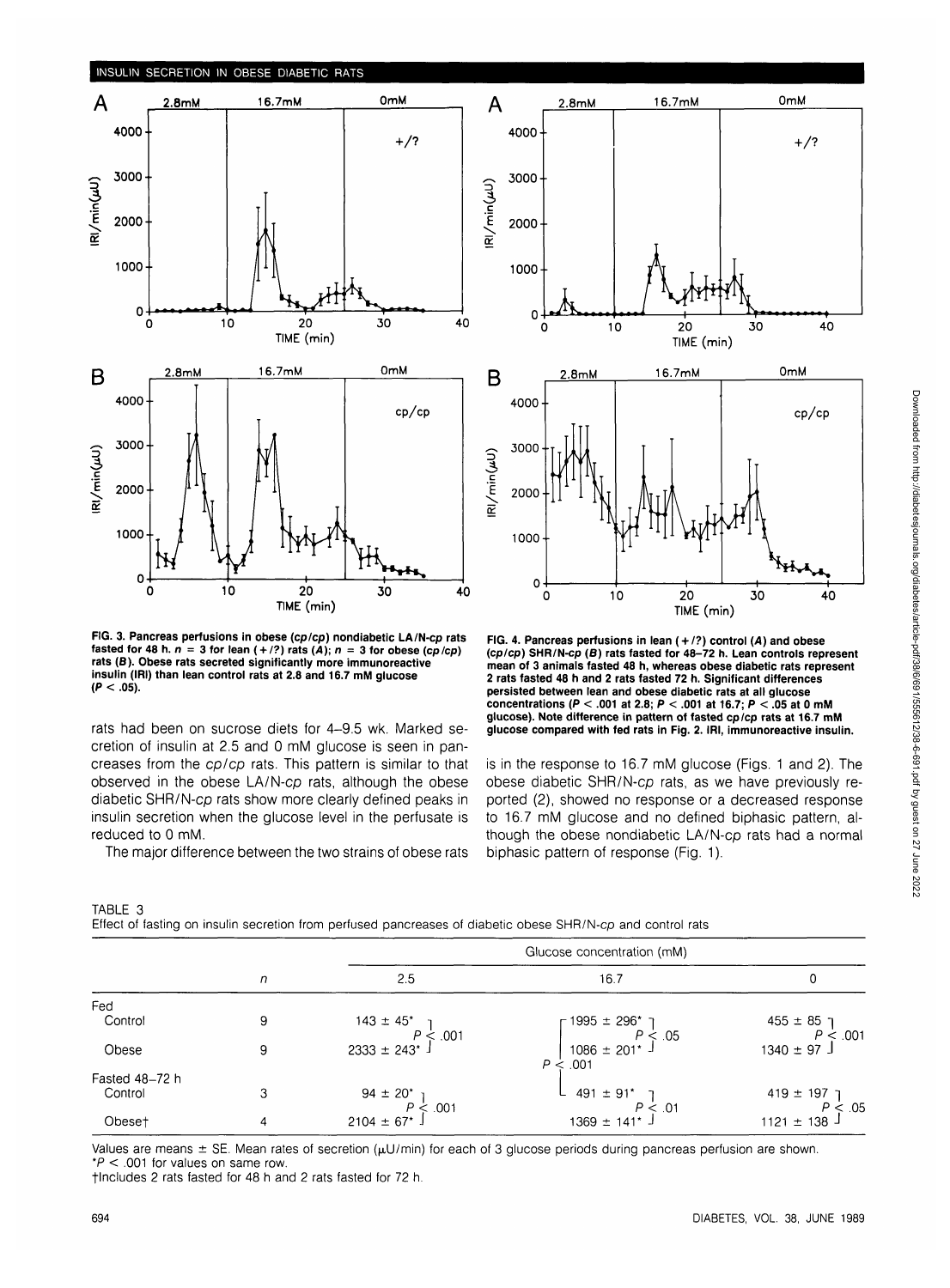#### **L. RECANT AND ASSOCIATES**



**FIG. 5. Immunoreactive insulin (IRI) response of fed obese (cp/cp) and lean ( + /?) nondiabetic LA/N-cp rats to 10 mM arginine without and with glucose during pancreas perfusion. n = 4 for glucose-free studies (A); n = 3 for 5.5 mM-glucose studies (8). Responses of obese animals were significantly greater under all conditions than control ( + /?) responses (P < .05). Washout of perfusion with glucosefree buffer for 45 min before arginine stimulation decreased IRI responses in obese animals (P < .05). 'Total absence of IRI secretion.**

## PANCREAS PERFUSIONS IN FASTED RATS

**LA/N-cp rats.** The effect of 48 h of fasting is shown in Fig. 3. Compared with the pattern in fed rats, the total amount of insulin secreted in response to glucose stimulation was significantly decreased (Table 2). In some of the lean animals after 48 h of fasting, insulin secretion was unmeasurable. In the obese animals, despite the reduction in secretion, paradoxical secretion at low glucose concentrations persisted (i.e., insulin secretion rates at 2.5 and 16.7 mM glucose were equivalent).

**SHR/N-cp rats.** Studies of fasted obese rats (Fig. 4) revealed that the pattern of insulin response to high glucose concentrations was changed in the direction of normal; a distinct first-phase insulin peak and possibly a second phase were found. However, there was no ablation of the paradoxical insulin secretion in low glucose even after 72 h of fasting. Although there was a significant reduction in insulin response to high glucose in the lean rats after the 48-h fast, the obese rats were resistant to the effects of fasting, with no significant reduction in the rate of insulin released in low or high glucose (Table 3).

### RESPONSE TO ARGININE

**LA** / **N-cp rats.** The insulin responses to 10 mM arginine were compared in lean and obese LA/N-cp rats (Fig. 5). Without glucose, the obese rats responded to arginine by secreting large quantities of insulin, whereas the lean animals (as is true of normal lean rats) did not respond. Increasing the buffer glucose concentration to 5 mM intensified the insulin response of the obese rats to arginine, resulting in a biphasic response, whereas the lean rats also showed a small insulin response. The glucagon responses to arginine were similar in the obese and lean animals (7.42  $\pm$  1.2 vs. 5.29  $\pm$  1.0 ng/min, respectively).

The insulin response to arginine of the obese LA/N-cp rats was markedly attenuated by a prolonged (45-min) washout period with glucose-free buffer (Fig. 5). This washout period was intended to allow depletion of intracellular metabolites or reversal of other intracellular processes that were presumably altered by prolonged in vivo exposure to high glucose in the diabetic rats or to an overabundance of fuels, as in the obese LA/N-cp rats.

**SHR/N-cp rats.** During a 15-min exposure to arginine without glucose, obese diabetic SHR/N-cp rats secreted 2559  $\pm$ 356  $\mu$ U/min of insulin, whereas lean control rats showed no response ( $P < .01$ ), supporting our previous report (2). Glucagon secretion during this period was  $8.28 \pm 1.06$  ng/min for obese and 10.77  $\pm$  1.41 ng/min for lean animals (NS). Fasting for 72 h did not decrease the insulin response to arginine (2042  $\mu$ U/ml in 2 rats).

### PREDIABETIC ANIMALS: RESPONSES TO GLUCOSE

Because we observed that obese SHR/N-cp rats became hyperglycemic only after 3-4 wk on the sucrose diet, although they were already hyperinsulinemic at weaning, we decided to perfuse the rats during this relatively nonhyperglycemic (prediabetic) phase. After 8-17 days on the diet, plasma glucose levels were  $228 \pm 52$  mg/dl in obese rats and  $142 \pm 21$  mg/dl in the lean controls. Plasma immunoreactive insulin levels were 886  $\pm$  73 and 315  $\pm$  20  $\mu$ U/ml, respectively. For the insulin responses to glucose in four young obese and four young lean controls, see Fig. 6. Obese animals showed biphasic insulin responses to 16.7 mM glucose. However, they already showed paradoxically high rates of insulin secretion in 0 or 2.5 mM glucose and could easily be identified as obese animals by that pattern. In two of the young obese rats studied, a significant insulin response to arginine was seen without glucose; this response was not seen in the two lean controls perfused at the same time (data not shown).

## **DISCUSSION**

There may be three separate but probably related insulin secretory alterations in the SHR/N-cp/cp diabetic rat: 1) the paradoxically elevated secretion in 0 or 2.5 mM glucose, 2) the failure to respond to 16.7 mM glucose, and 3) the responsiveness to arginine without glucose (in contrast to the normal requirement for glucose). To determine the role of hyperglycemia in the production of these insulin secretory abnormalities, we used pancreas perfusions to compare obese diabetic SHR/N-cp and obese nondiabetic LA/N-cp rats. Additional approaches included the study of younger, prediabetic obese rats before the development of hyperglycemia; the study of fasted rats, which have more normal blood glucose levels; and the use of a prolonged glucosefree washout of the perfused pancreas. The latter treatment was expected to deplete intracellular metabolites of glucose and to permit reversal of other possible intracellular effects of sustained hyperglycemia.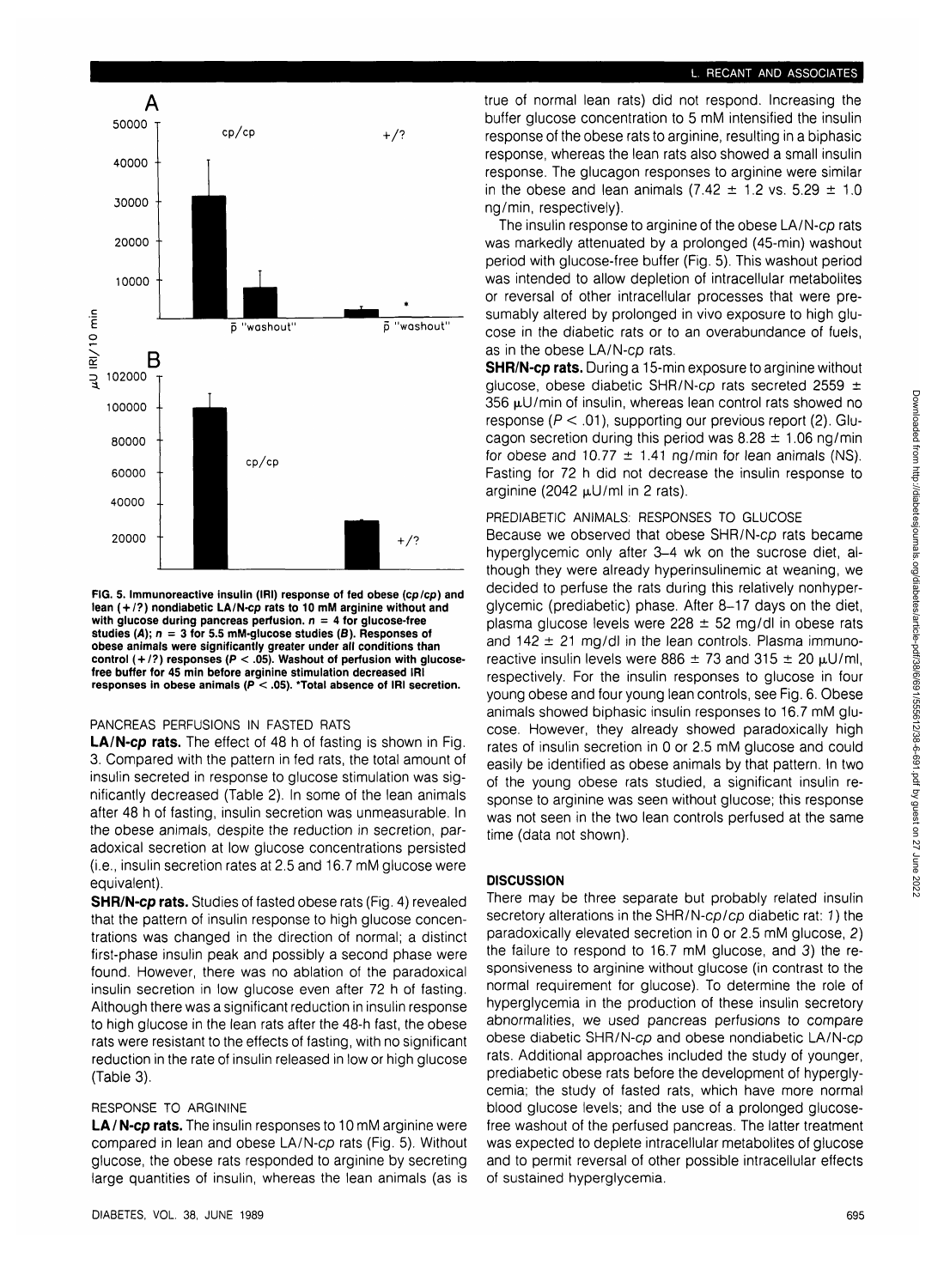

**FIG. 6. Pancreas perfusions in young obese prediabetic SHR/N-cp rats** fed sucrose diets for 8-17 days,  $n = 4$  for lean  $(+/?)$  rats  $(A)$ ;  $n =$ **for obese cp/cp rats (B). Prediabetic rats secreted significantly more immunoreactive insulin (IRI) at 0 (P < .05) and 2.8 mM (P < .01) glucose than did lean control rats. Pattern and IRI levels secreted at 16.7 mM glucose were not significantly different from lean animals.**

Thus far, we have observed two of the three defects in obese LA/N-cp animals as well as in younger, obese SHR/N-cp rats. In both cases, the third defect, namely the failure to respond to high glucose, was absent. The defective response to high glucose seen in older obese diabetic animals was completely reversed by in vitro washout (2) and was partially reversed by 48-72 h of fasting (Figs. 2 and 4), when plasma levels of glucose were close to normal. Thus, the evidence shows a close association of hyperglycemia with the failure of perfused pancreas to respond to high glucose.

None of the conditions tried (fasting, washout [2], or use of younger, prediabetic animals) was able to reverse the paradoxical insulin secretion in low glucose. The hyperresponse to arginine could be diminished but not totally normalized by glucose-free-buffer washout in vitro, and it persisted in 72-h-fasted obese diabetic SHR/N-cp rats. Thus, persistent hyperglycemia was not necessary to maintain these two defects in insulin secretion, and these defects were present in nonhyperglycemic, younger animals.

To understand the mechanism by which these phenomena develop, note that Leahy et al. (4-7) first demonstrated changes in insulin secretion in normal rats infused with 50% glucose for 48-96 h that were identical to the changes that

we subsequently described in our diabetic rats (2). With phloridzin added to the glucose infusions, Leahy et al. were able to reduce the plasma glucose levels to normal and to completely reverse the paradoxical secretion of insulin at low glucose and the impaired insulin response at high glucose. However, phloridzin may act directly on the islets to reduce the rate of insulin secretion (14). Although they considered that the secretory defects were probably caused by hyperglycemia, they could not rule out the effect of excessive stimulation of insulin secretion.

In this study, the fasted obese diabetic SHR/N-cp rats showed an improvement in the response to high glucose, despite continued hypersecretion of insulin and paradoxical secretion in low glucose. Plasma glucose values were nearly normal. Thus, failure to respond to high glucose was associated with elevated plasma glucose rather than with hypersecretion of insulin. However, fasting, in addition to lowering plasma glucose, is associated with changes in numerous other metabolic and endocrine functions. It is possible that some of these other effects may be involved in the altered response of insulin to high glucose.

With regard to the paradoxical secretion of insulin at low glucose levels, note that insulin secretory responses to glucose in the obese nondiabetic Zucker (fa/fa) rat suggest a sensitization to glucose; the glucose-insulin dose-response curves are shifted to the left (15; N.R.V. and L.R., unpublished observations). These findings are similar to the paradoxical responses in obese LA/N-cp rats and suggest that sensitization to low glucose is somehow related to the abnormal function of the (still unidentified) fa and cp mutant gene products.

Our observations with those of Leahy et al. (4-7) suggest that overabundance of fuel for the islets may result in hypersecretion of insulin characterized by the three defects noted above, with paradoxical secretion and arginine sensitivity appearing earlier and the hyperglycemia and the high-glucose lesion appearing later. We hypothesize that hyperphagia results in increased fuel and in the secretion of gut neuropeptides and hormones that augment insulin secretion. This combination primes the islets (responsiveness to arginine) and sensitizes the islets to low levels of plasma glucose (paradoxical secretion). Finally, when hyperglycemia supervenes (increasing insulin resistance, additional genetic factors, dietary factors, and other unknowns), there ensues a series of intraislet metabolic events that decrease the  $V_{\text{max}}$  for glucose-insulin response. Hyperglycemia may act directly on the islet to cause the decrease in  $V_{\text{max}}$ ; Bolaffi et al. (16) have demonstrated a reduction in insulin release during very prolonged (6-24 h) exposure of normal rat islets to high glucose.

#### **ACKNOWLEDGMENTS**

We are grateful to Nancy Carswell and the Department of Agriculture for contribution to this study.

This work was supported by funding from the Veterans Administration (L.R.), the Washington, D.C. Area Affiliate of the American Diabetes Association, and a grant from the Diabetes Research and Education Foundation.

#### **REFERENCES**

1. Michaelis OE IV, Ellwod KC, Judge JM, Schoene NW, Hansen CT: Effect of dietary sucrose on the SHR/N-corpulent rat: a new model for insulin independent diabetes. Am J Clin Nutr 39:612-18, 1984